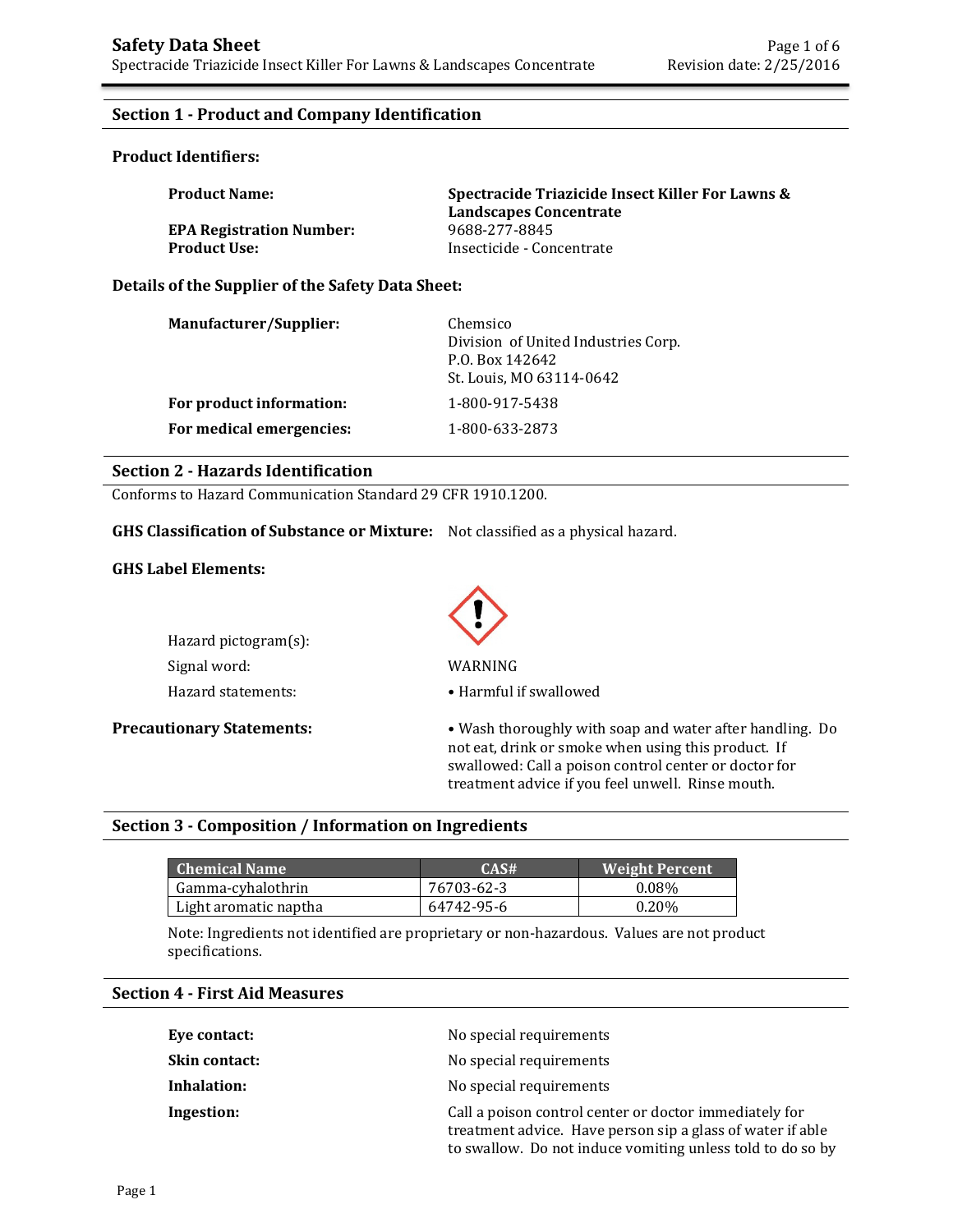|                        | a poison control center or doctor. Do not give anything by<br>mouth to an unconscious person.                                                                                                                                     |
|------------------------|-----------------------------------------------------------------------------------------------------------------------------------------------------------------------------------------------------------------------------------|
| Notes to physician:    | None                                                                                                                                                                                                                              |
| <b>General advice:</b> | If you feel unwell, seek medical advice (show the label<br>where possible). Ensure that medical personnel are aware<br>of the material(s) involved, and take precautions to protect<br>themselves. Keep out of reach of children. |

## **Section 5 - Fire Fighting Measures**

| <b>Flammable properties:</b>                   | Not flammable by OSHA criteria.                                                                                                                                                                                                              |
|------------------------------------------------|----------------------------------------------------------------------------------------------------------------------------------------------------------------------------------------------------------------------------------------------|
| Suitable extinguishing media:                  | Water fog, foam, $CO2$ , dry chemical                                                                                                                                                                                                        |
| Unsuitable extinguishing media:                | Not available                                                                                                                                                                                                                                |
| Specific hazards arising from the<br>chemical: | Container may melt and leak in heat of fire. Do not allow<br>run-off from firefighting to enter drains or water courses.                                                                                                                     |
| Protective equipment for firefighters:         | Firefighters should wear full protective clothing including<br>self-contained breathing apparatus.                                                                                                                                           |
| <b>Hazardous combustion products:</b>          | None known                                                                                                                                                                                                                                   |
| Sensitivity to mechanical impact:              | None known                                                                                                                                                                                                                                   |
| <b>Explosion data:</b>                         | Not available                                                                                                                                                                                                                                |
| Sensitivity to static discharge:               | Not available                                                                                                                                                                                                                                |
| <b>Personal precautions:</b>                   | Keep unnecessary personnel away. Do not touch or walk<br>through spilled material. Do not touch damaged containers<br>or spilled material unless wearing appropriate protective<br>clothing. Keep people away from and upwind of spill/leak. |

## **Section 6 - Accidental Release Measures**

| <b>Personal precautions:</b>       | Remove all sources of ignition. Wear personal protective<br>equipment. Wash thoroughly after handling.                                                                                                                                                                                                                                                                                                                                                  |
|------------------------------------|---------------------------------------------------------------------------------------------------------------------------------------------------------------------------------------------------------------------------------------------------------------------------------------------------------------------------------------------------------------------------------------------------------------------------------------------------------|
| For emergency responders:          | If specialized clothing is required to deal with the spillage,<br>take note of any information in Section 8 on suitable and<br>unsuitable materials.                                                                                                                                                                                                                                                                                                    |
| <b>Environmental precautions:</b>  | Avoid dispersal of spilled material and runoff and contact<br>with soil, waterways, drains and sewers.                                                                                                                                                                                                                                                                                                                                                  |
| <b>Methods for containment and</b> |                                                                                                                                                                                                                                                                                                                                                                                                                                                         |
| cleaning up:                       | Stop leak if without risk. Move containers from spill area.<br>Before attempting clean up, refer to hazard data given<br>above. Small spills may be absorbed with earth, sand or<br>absorbent material swept up and placed in suitable,<br>covered, and labeled containers. Prevent large spills from<br>entering sewers or waterways. Contact emergency<br>services and supplier for advice. Never return spills in<br>original containers for re-use. |

## **Section 7 - Handling and Storage**

**Precautions for safe handling:** Put on appropriate personal protective equipment (see Section 8). Do not use near heat, open flame or any other ignition source. Take measures to prevent the buildup of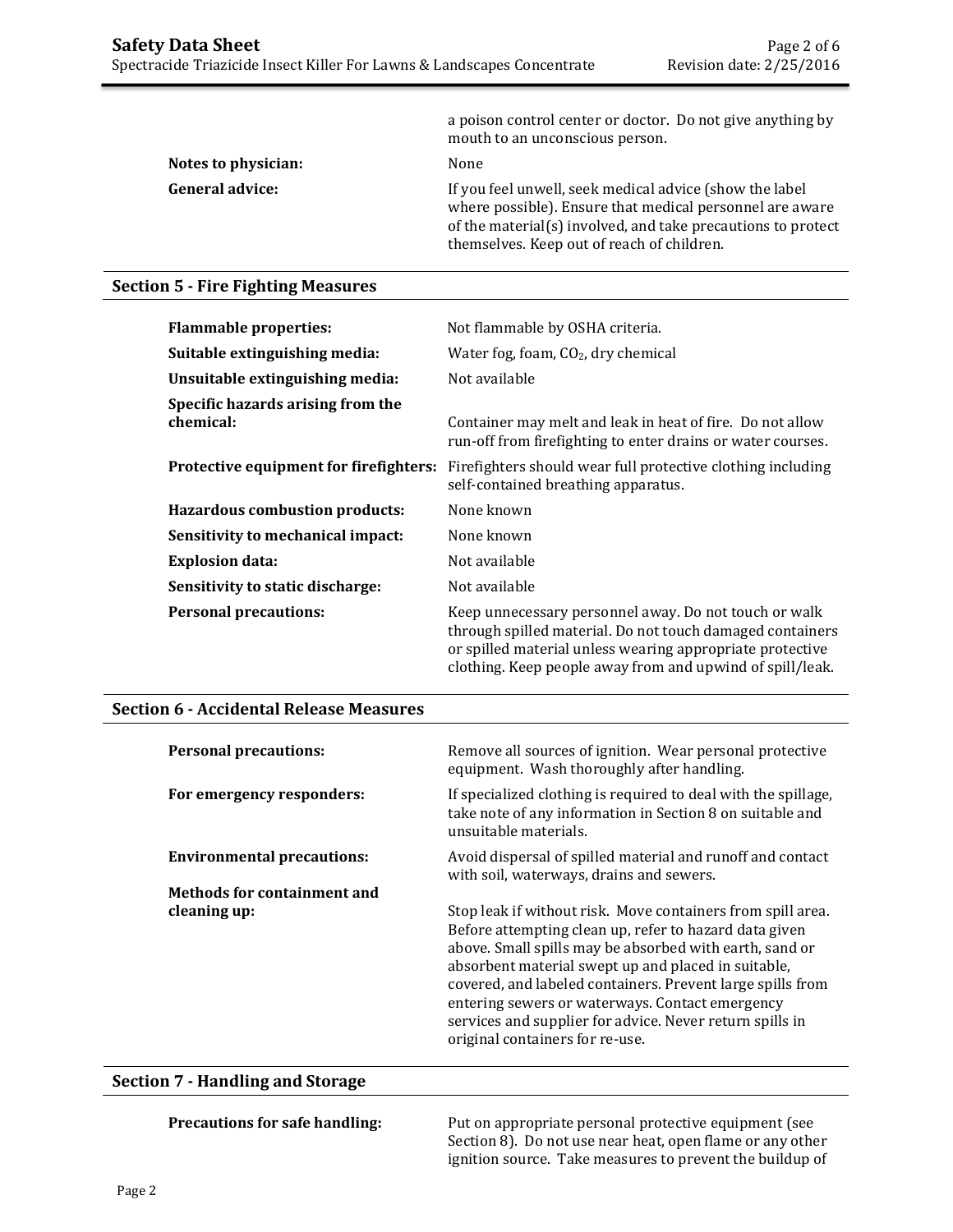|          | electrostatic charge. Avoid contact with skin, eyes and<br>clothing. Use an appropriate respirator when adequate<br>ventilation is not available. Avoid breathing vapors or<br>spray mists of the product.                                                                                                      |
|----------|-----------------------------------------------------------------------------------------------------------------------------------------------------------------------------------------------------------------------------------------------------------------------------------------------------------------|
| Storage: | Store product in a cool, dry place, out of reach of children.<br>Keep container closed when not in use. Keep away from<br>food, drink and animal feedingstuffs. Keep tightly closed.<br>Non-refillable container. Do not reuse or refill this<br>container. Place in trash or offer for recycling if available. |

## **Section 8 - Exposure Controls / Personal Protection**

### **Exposure guidelines:**

| <b>Components with Occupational Exposure Limits</b> |            |                        |  |                  |          |                     |                 |
|-----------------------------------------------------|------------|------------------------|--|------------------|----------|---------------------|-----------------|
|                                                     |            | <b>Exposure Limits</b> |  |                  |          |                     |                 |
|                                                     |            | <b>OSHA PEL</b>        |  | <b>ACGIH TLV</b> |          | <b>Supplier OEL</b> |                 |
| <b>Chemical name</b>                                |            | $mg/m^3$<br>ppm        |  | ppm              | $mg/m^3$ | ppm                 | $mg/m^3$        |
| Gamma-cyhalothrin                                   | <b>TWA</b> | Not established        |  | Not established  |          |                     | Not established |
| Light aromatic naptha                               | TWA        | Not listed             |  | Not listed       |          |                     | Not listed      |

**Engineering controls: Controls: General ventilation normally adequate.** 

## **Personal protective equipment:**

| Eye/Face protection:                   | None required                                                                                                                                                                         |
|----------------------------------------|---------------------------------------------------------------------------------------------------------------------------------------------------------------------------------------|
| Skin and body protection:              | None required                                                                                                                                                                         |
| <b>Respiratory protection:</b>         | None required                                                                                                                                                                         |
| <b>General hygiene considerations:</b> | Handle in accordance with good industrial hygiene and<br>safety practice. When using, do not eat or drink. Wash<br>hands before breaks and immediately after handling the<br>product. |

## **Section 9 - Physical & Chemical Properties**

| Appearance:                                        | Hazy                          |
|----------------------------------------------------|-------------------------------|
| Color:                                             | Pale yellow                   |
| <b>Physical state:</b>                             | Liquid                        |
| Odor:                                              | Aromatic solvent & pyrethroid |
| Odor threshold:                                    | No data available             |
| pH:                                                | 5.0                           |
| <b>Melting point:</b>                              | No data available             |
| <b>Freezing point:</b>                             | No data available             |
| <b>Boiling point:</b>                              | No data available             |
| <b>Flash point:</b>                                | $>200^{\circ}$ F              |
| <b>Evaporation rate:</b>                           | No data available             |
| Flammability limits in air,<br>lower, % by volume: | No data available             |
| Flammability limits in air,<br>upper, % by volume: | No data available             |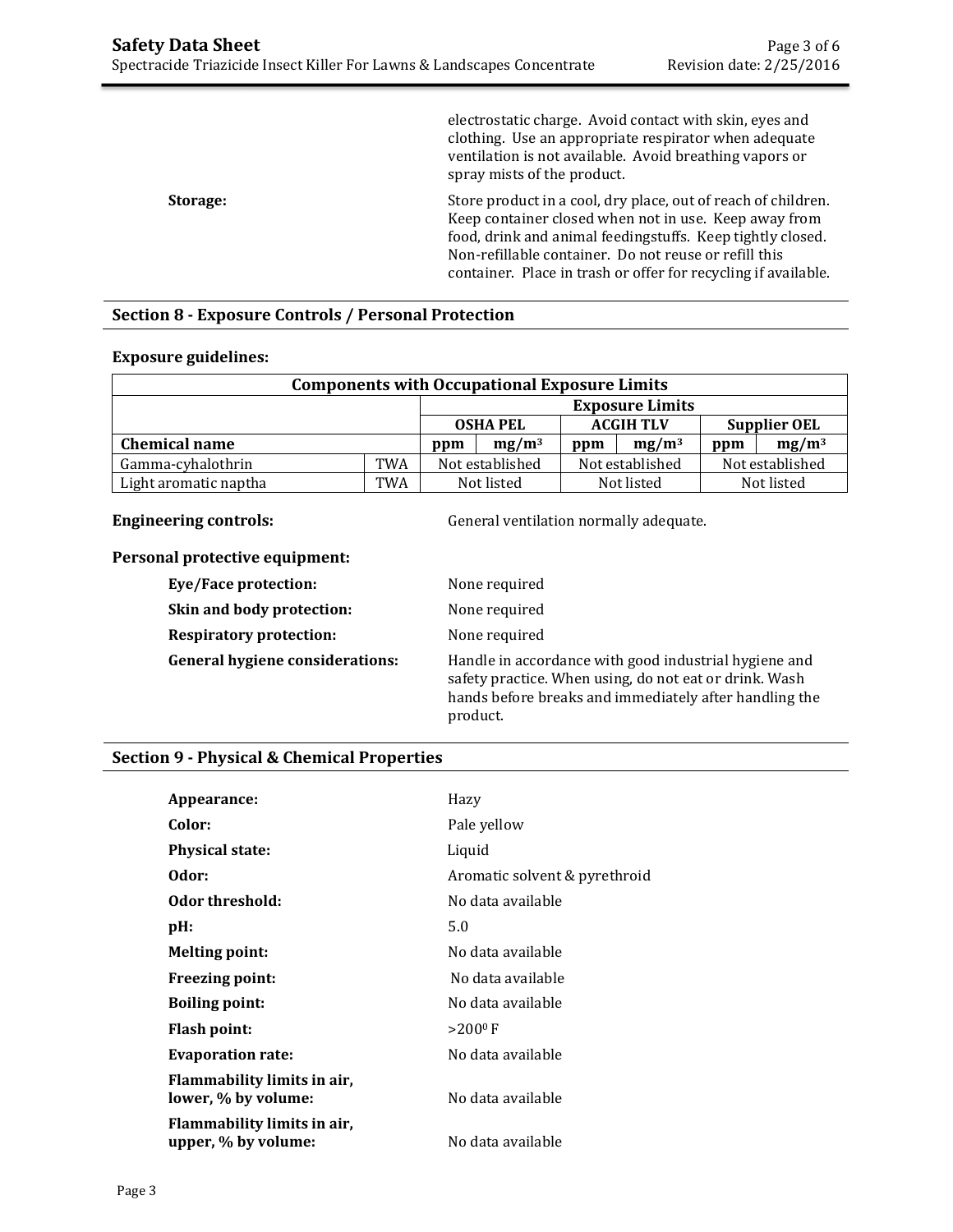| Vapor pressure:                   | No data available |
|-----------------------------------|-------------------|
| Vapor density:                    | No data available |
| Relative density @ 20°C:          | 0.999             |
| Octanol/water coefficient:        | No data available |
| Auto-ignition temperature:        | No data available |
| <b>Decomposition temperature:</b> | No data available |
| Solubility:                       | Soluble in water  |
| % Volatile organic compounds:     | 0.2               |
|                                   |                   |

## **Section 10 - Chemical Stability & Reactivity Information**

## **Reactivity**

| Conditions to avoid:<br>Incompatible materials:        | Do not mix with other chemicals.<br>Avoid strong oxidizers. |
|--------------------------------------------------------|-------------------------------------------------------------|
| <b>Chemical stability</b><br><b>Product stability:</b> | Stable under recommended storage conditions.                |
| <b>Other</b>                                           |                                                             |
| Hazardous decomposition products:                      | None known                                                  |
| <b>Possibility of hazardous reactions:</b>             | Hazardous polymerization does not occur.                    |

# **Section 11 - Toxicological Information**

| Primary eye irritation:         | Non-irritating (EPA tox. category IV)         |
|---------------------------------|-----------------------------------------------|
| <b>Primary skin irritation:</b> | Non-irritating (EPA tox. category IV)         |
| Acute dermal:                   | $LD_{50}$ > 5000 mg/kg (EPA tox. category IV) |
| <b>Acute inhalation:</b>        | $LC_{50} > 2$ mg/L (EPA tox. category IV)     |
| Acute oral:                     | $LD_{50}$ > 500 mg/kg (EPA tox. category III) |
| Sensitization:                  | Not a skin sensitizer.                        |
| <b>Chronic effects:</b>         | No data available                             |
| Carcinogenicity:                | No data available                             |
| Mutagenicity:                   | No data available                             |
| <b>Reproductive effects:</b>    | No data available                             |
| Teratogenicity:                 | No data available                             |
| <b>Ecotoxicity:</b>             | No data available                             |

# **Section 12 - Ecological Information**

| <b>Environmental effects:</b>          | No data available           |
|----------------------------------------|-----------------------------|
| <b>Aquatic toxicity:</b>               | Toxic to aquatic organisms. |
| Persistence / degradability:           | No data available           |
| <b>Bioaccumulation / accumulation:</b> | No data available           |
| Partition coefficient:                 | No data available           |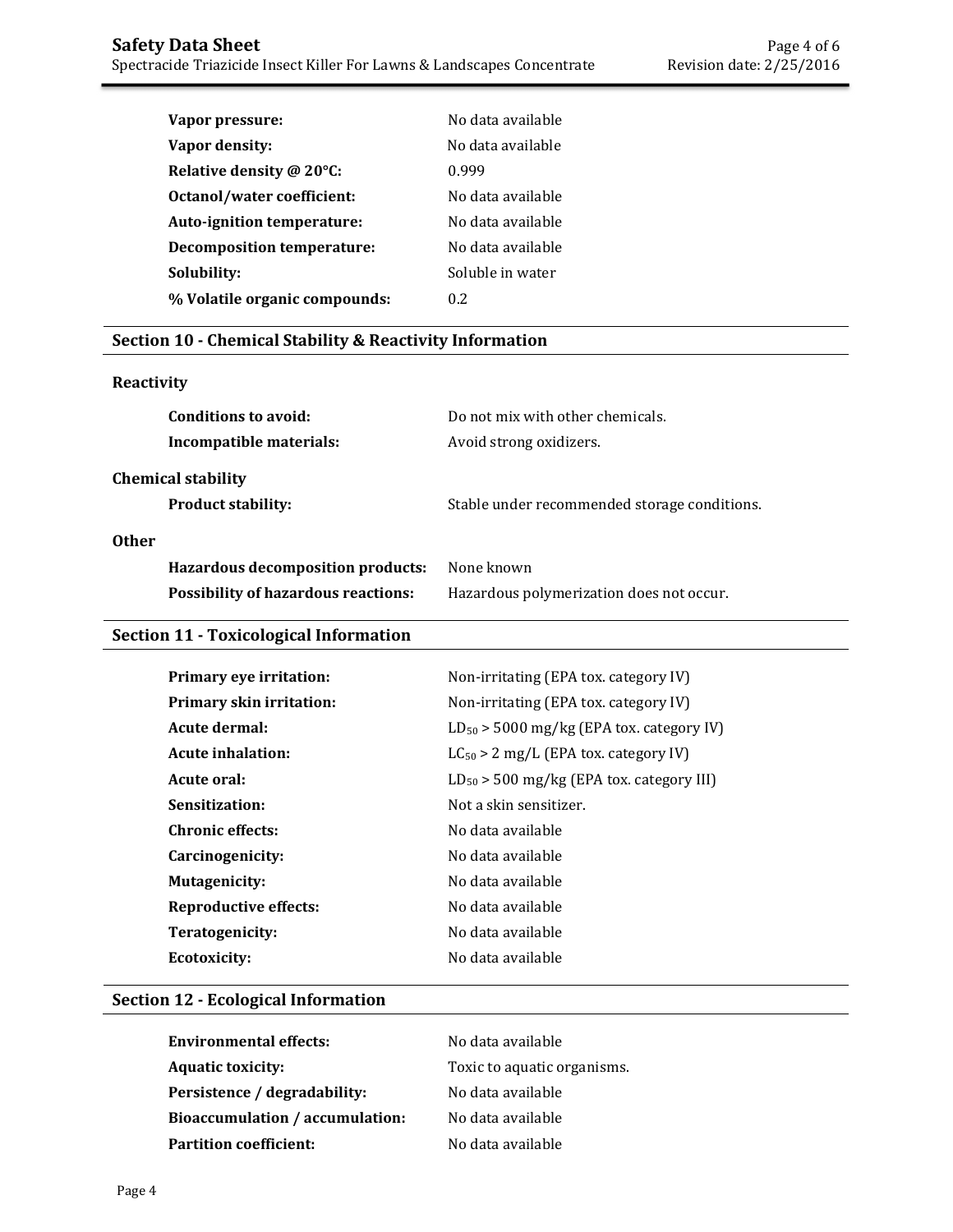# **Mobility in environmental media:** No data available

**Chemical fate information:** No data available

## **Section 13 - Disposal Considerations**

| Waste codes:                  | Not available                                          |
|-------------------------------|--------------------------------------------------------|
| <b>Disposal instructions:</b> | Dispose in accordance with all applicable regulations. |
| Waste from residues/unused    |                                                        |
| products:                     | Not available                                          |
| Contaminated packaging:       | Not available                                          |

### **Section 14 - Transportation Information**

| <b>U.S. Department of Transportation</b><br>(DOT): | Not regulated                                                                                                                      |
|----------------------------------------------------|------------------------------------------------------------------------------------------------------------------------------------|
| <b>IATA:</b>                                       |                                                                                                                                    |
| For quantities $<$ 5kg/5L ship as:                 | Not regulated                                                                                                                      |
| For quantities $\geq$ 5kg/5L ship as:              | UN3082, Environmentally Hazardous Substance, Liquid,<br>N.O.S., (Gamma-cyhalothrin), Marine Pollutant, Limited<br>Quantity, 9, III |
| IMDG:                                              |                                                                                                                                    |
| For quantities $< 5 \frac{kq}{5}$ L ship as:       | Not regulated                                                                                                                      |
| For quantities $\geq$ 5kg/5L ship as:              | UN3082, Environmentally Hazardous Substance, Liquid,<br>N.O.S., (Gamma-cyhalothrin), Marine Pollutant, Limited<br>Quantity, 9, III |
|                                                    |                                                                                                                                    |

## **Section 15 - Regulatory Information**

| 29 CFR 1910.1200 hazardous chemical<br><b>Occupational Safety and Health</b> |               |
|------------------------------------------------------------------------------|---------------|
| <b>Administration (OSHA):</b>                                                | No            |
| <b>CERCLA</b> (Superfund) reportable<br>quantity:                            | Not available |
| <b>Hazard categories</b>                                                     |               |

## **Superfund Amendments and Reauthorization Act of 1986 (SARA):**

| Immediate Hazard                | No             |
|---------------------------------|----------------|
| Delayed Hazard                  | N <sub>0</sub> |
| Fire Hazard                     | N <sub>0</sub> |
| Pressure Hazard                 | No             |
| Reactivity Hazard               | N <sub>0</sub> |
| Section 302 extremely hazardous |                |
| <b>Substance:</b>               | No             |
| Section 311 hazardous chemical: | No             |
| <b>Clean Air Act (CAA):</b>     | Not available  |
| <b>Clean Water Act (CWA):</b>   | Not available  |
| <b>State regulations:</b>       | None           |